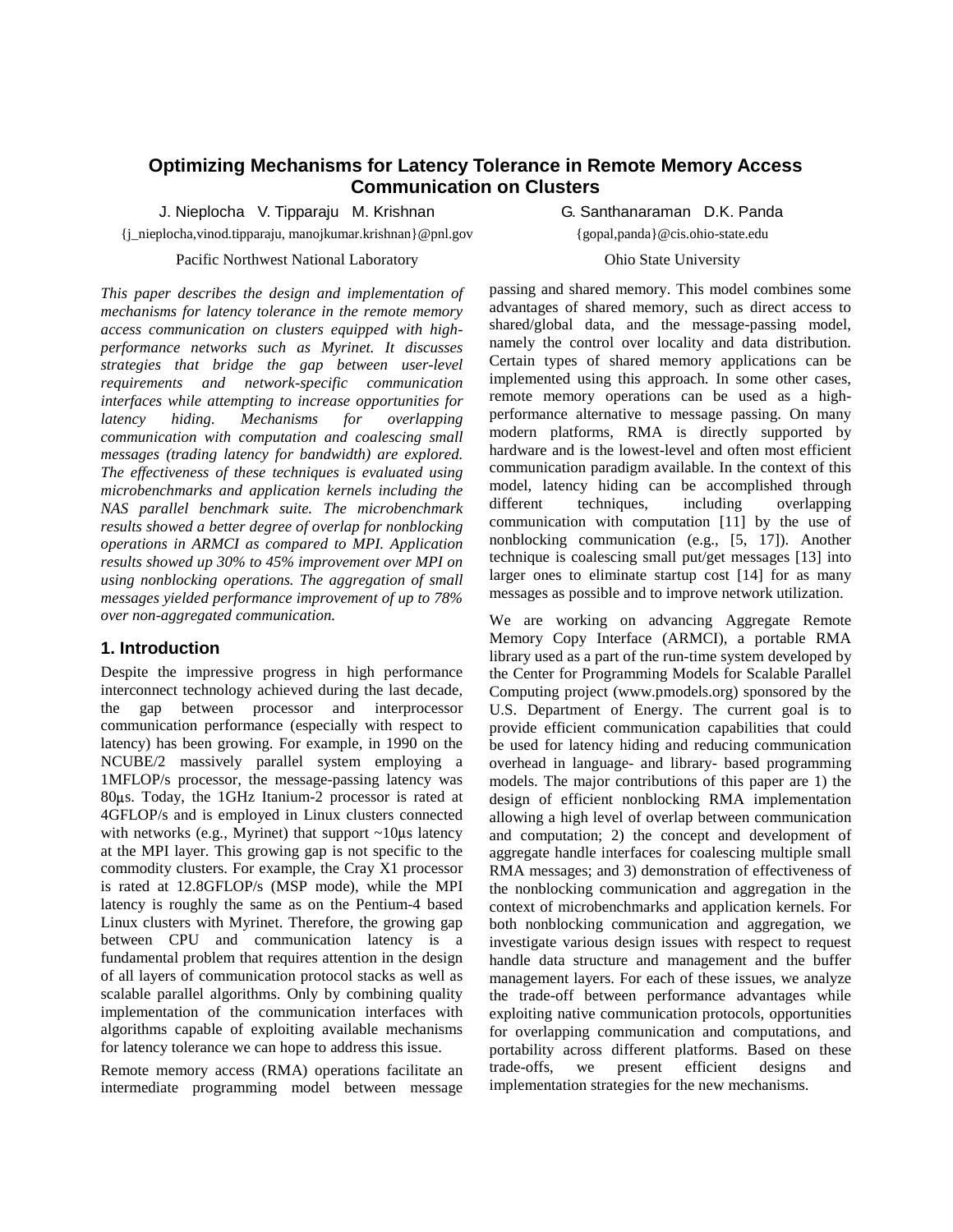The effectiveness of these mechanisms is evaluated across different platforms for microbenchmarks and application kernels. For example, the experimental results on Myrinet demonstrate that nonblocking operations in ARMCI offer a substantially better degree of overlapping communication with computation than MPI. The NAS MG benchmark using nonblocking ARMCI operations achieved 30% to 45% (class C) improvement over the reference MPI implementation. In addition, the aggregated handle nonblocking communication when incorporated into the sparse matrix vector multiplication improved performance by 78% over the version based on non-aggregated get communication on 32 Itanium-2 processors connected with Myrinet.

The paper is organized as follows: Section 2 describes the nonblocking and aggregated RMA functionality that is instrumental for reducing communication overhead. Section 3 discusses issues involved in designing portable and efficient implementation of these capabilities on modern networks. Section 4 presents experimental results that evaluate effectiveness of our design in the context of microbenchmarks as well as application kernels. Finally, conclusions are given in Section 5.

# **2. Nonblocking and Aggregated RMA Communication**

Aggregate Remote Memory Copy Interface (ARMCI) [3] is a portable RMA communication library compatible with message-passing libraries such as MPI or PVM. It has been used for implementing distributed array libraries such as Global Arrays, other communication libraries such as Generalized Portable SHMEM [15], and compiler run-time systems such as PCRC Adlib [3] or the portable Co-Array Fortran compiler at Rice University. ARMCI offers an extensive set of functionality in the area of RMA communication: 1) data transfer operations; 2) atomic operations; 3) memory management and synchronization operations; and 4) locks. In scientific computing, applications often require transfers of noncontiguous data that corresponds to fragments of multidimensional arrays, sparse matrices, or other more complex data structures. With remote memory communication APIs that support only contiguous data transfers, it is necessary to transfer noncontiguous data using multiple communication operations. This often leads to inefficient network utilization and involves increased overhead. ARMCI, however, offers explicit noncontiguous data interfaces: strided and generalized I/O vector that allow description of the data layout so that it could, in principle, be transferred in a single message. Of course, the effectiveness of actual transfers depends on the ability of underlying networks to deal with noncontiguous data (e.g., scatter/gather operations). However, even when scatter/gather operations are not supported by the network, the ARMCI strided and vector

operations take advantage of the information -- for example, at level of data packing/unpacking -- so that the overall number of messages and network packets is reduced. Although the explicit message aggregation accomplished through the use of strided and vector interfaces is an effective mechanism for reducing communication overhead, it does not exploit all the available opportunities for optimization. Our work focuses on developing techniques that could help for latency tolerance -- nonblocking RMA and implicit communication aggregation.

# **2.1 Nonblocking Operations**

Nonblocking operations initiate a communication call and then return control to the application. The user who wishes to exploit nonblocking communication as a technique for latency hiding by overlapping communication with computation implicitly assumes that progress in communication can be made in a purely computational phase of the program execution when no communication calls are made. Unfortunately, that assumption is often not satisfied in practice -- the availability of nonblocking API does not guarantee that overlapping communication with computation is always possible [6]. Because the RMA model is simpler than MPI (e.g., does not involve message tag matching or dealing with early arrival of messages), in principle more opportunities for overlapping communication with computation are available. However, we found that these opportunities are not automatically exploited by deriving implementations of nonblocking APIs from their blocking counterparts. For example, the communication protocols used to optimize blocking transfers of data from non-registered memory by pipelined copy and network communication through a set of registered memory buffers [1] can achieve very good performance by tuning the message fragmentation in the pipeline [8]. However, the memory copy requires the active host CPU involvement and therefore reduces the potential for effective overlapping communication with computation. To increase the overlap, we expanded the use of direct (zero-copy) protocols on networks that require memory registration, such as Myrinet.

In ARMCI, a return from a nonblocking operation call indicates a mere initiation of the data transfer process, and the operation can be completed locally by making a call to the wait routine. Waiting on a nonblocking put or an accumulate operation ensures that data was injected into the network and the user buffer can be now be reused. Completing a get operation ensures that data has arrived into the user memory and is ready for use. A wait operation ensures only local completion. The library imposes a limit on the number of outstanding requests allowed (if necessary, it can transparently complete an old request and free up the resources for a new request).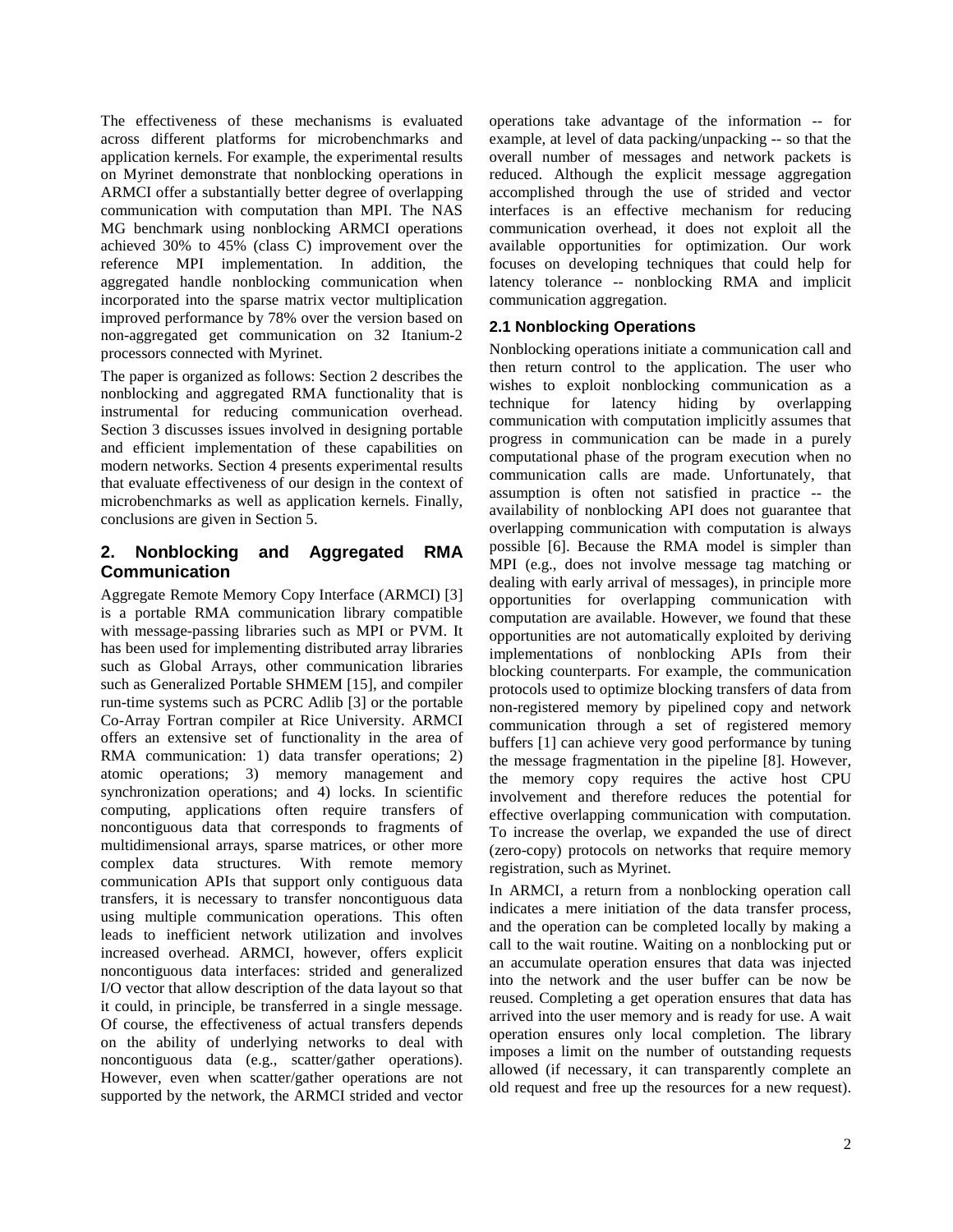

Figure 1: Nonblocking transfer with implicit handle

For performance reasons [12], ARMCI supports only a weak consistency for operations targeting remote memory. Unlike their blocking counterparts, the nonblocking operations are not ordered with respect to the destination. Performance is one reason; the other is that by ensuring ordering, we incur additional and possibly unnecessary overhead on applications that do not require ordered operations. When necessary, ordering can be done by calling a fence operation. The fence operation is provided to the user to confirm remote completion if needed.

#### **2.2 Request handle**

The request handle structure is central to the APIs associated with the latency hiding mechanisms in ARMCI. This opaque object is stored in the application memory and is used to 1) assign a unique identity to a nonblocking RMA operation, 2) facilitate aggregation of multiple operations, and 3) optionally store certain control information. Before the handle is used, it must be initialized with the ARMCI\_INIT\_HANDLE macro and can be reused after the associated nonblocking operation completes. The user passes a reference to a request handle structure. As a convenience to the user, a NULL value for the handle address can be specified. The library keeps track of these so-called "implicit handle requests" and assigns a handle to them from an internal pool of handles. This type of requests can be completed using either the wait operation associated with a particular remote processor (see Figure 1) or another wait operation to complete all pending implicit handle requests.

#### **2.3 Implicit and Explicit Aggregation**

Aggregation of requests is another mechanism for improving latency tolerance. Multiple nonblocking data transfer (put/get) requests can be aggregated into a single data transfer operation in order to improve the data

transfer rate. Especially if there are multiple data transfer requests of small message sizes, aggregating those requests into a single large request reduces the latency, thus improving performance. This technique is unique in its ability to sustain high bandwidth utilization and enables high throughput. Each of these requests can be of a different size and independent of data type. The aggregate data transfer operation is independent also of the type of put/get operation; that is, it can be a combination of regular, strided, or vector put/get operations. There are two types of aggregation available: 1) explicit aggregation, where the multiple requests are combined by the user through the use of the strided or generalized I/O vector data descriptor, and 2) implicit aggregation, where the combining of individual requests is performed by ARMCI. The implicit aggregation involves the nonblocking request handle that is marked as "aggregate handle" using the ARMCI\_SET\_AGGREGATE\_HANDLE macro**.**

Users can rely on a single aggregate handle to represent multiple requests. Any number of operations to/from the same processor can use the same aggregate handle. A wait on such a handle completes all the aggregated requests. For multiple small sends, aggregating is usually much faster and gives better performance. Figure 2 illustrates the aggregate data transfer. It shows that the descriptors of multiple put requests are stored in an aggregate buffer and, once the wait call is issued, the data transfer is completed.

# **3. Design and Implementation Approach**

Designing a portable RMA communication layer involves addressing multiple issues: 1) the functionality must be implementable across a wide variety of platforms; 2) performance advantages of the native communication protocols must be exploited; 3) opportunities for



Figure 2: Implicit aggregate data transfer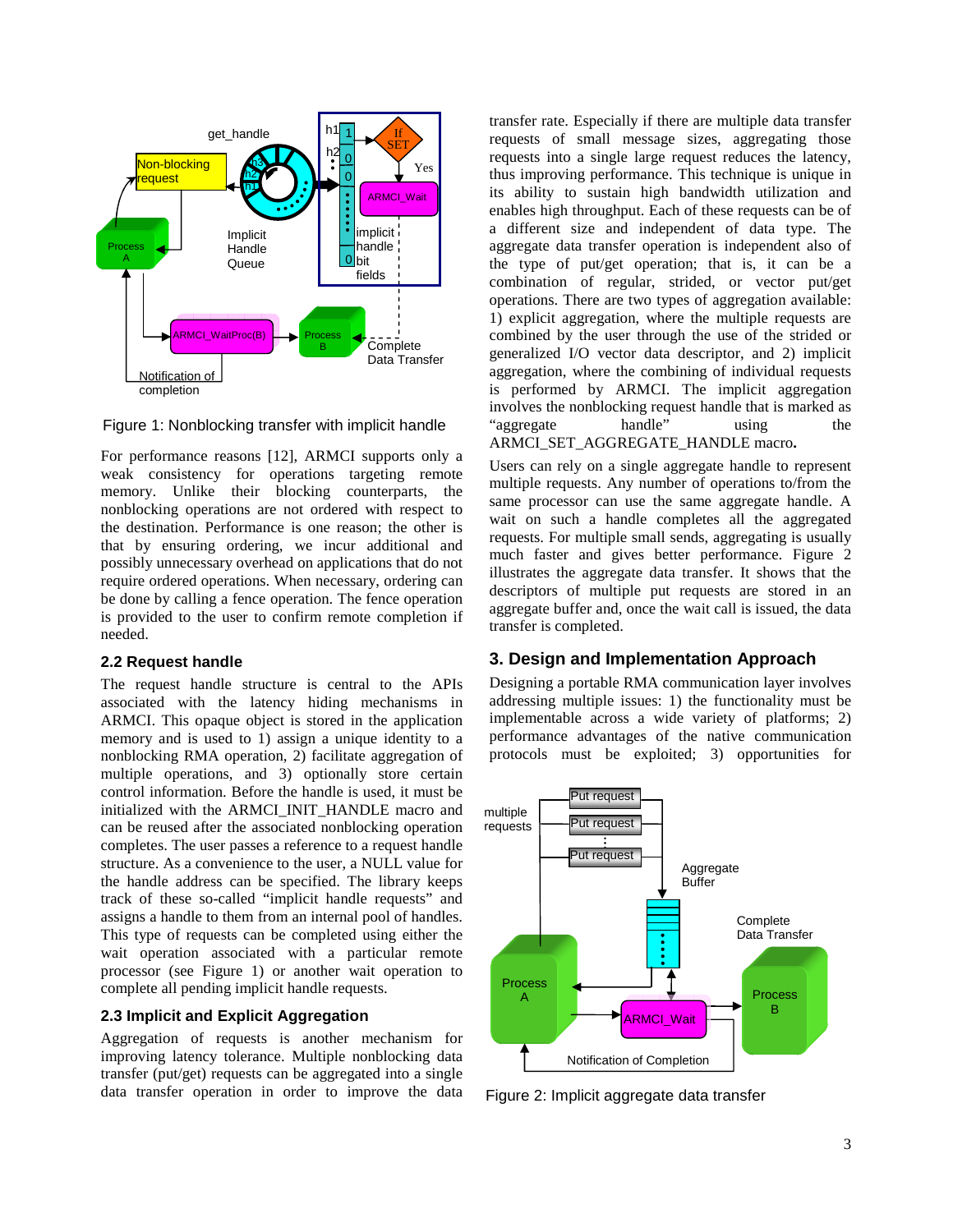

Figure 3: Nonblocking request transition

overlapping communication and computations should be provided; and 4) as much of the code as possible must be shared to minimize the maintenance efforts across different platforms. On networks like the IBM SP interconnect and Quadrics, the underlying RMA layer provides most of the required capabilities. Hence, on these systems, most of the nonblocking calls can be implemented as thin wrappers to the native protocols. We are referring to these protocols as *direct*. In the case of some networks, direct protocols are zero-copy (GM, VIA, Quadrics Elan), but others where the native communication interface involves copying the data (IBM LAPI) internally are not. Some networks like GM, VIA, and Infiniband require data to be transmitted from/to special memory. This can be accomplished either by 1) copying the data into a set of special registered/pinned buffers for transmission; 2) allocating registered memory for the user; or 3) by on-demand registration of the user's memory. ARMCI uses all three schemes, depending on the platform, operation type, or size of the data transfer. Protocols that use memory copy scheme are referred to as *buffered*. Although the goal is to generalize most of the design, doing so should not adversely affect the performance in cases where an underling network provides direct support.

Multiple requirements can be satisfied by a buffer management layer. First, on networks that allow data transfers between registered buffers, the data can be copied in, sent, received, and copied out from the internal set of buffers allocated in registered memory. In this manner, data can be transferred between nonregistered memory locations. Note that on-demand memory

registration of user buffers might not always be available or can be very costly (e.g. GM) [1], [16]. Second, buffers are useful for packing/unpacking noncontiguous data transfers when the underlying network has support only for contiguous data transfers (for example, GM) [1]. Third, in the case of nonblocking communication, data descriptors might be required to be stored in persistent memory. For example, the data descriptors in the I/O vector format for IBM LAPI vector interfaces can be very large, and they must be saved in persistent memory until the request is completed.

One of the design goals is to make most of the handle management code and buffer management code platformindependent, thus making the architecture portable while avoid the unnecessary overhead. This is accomplished, as seen in Figure 3, by switching to a direct protocol when possible at the very beginning of the request processing. Interaction between the platform-independent layer and platform/network-specific layer is only to either inject the data into the network or check for the completion of an operation.

## **3.1 Handle Management**

Every nonblocking call is associated with a nonblocking request handle. For explicit handle nonblocking calls and aggregate handle nonblocking calls, this handle is passed by the user as a parameter. An implicit handle call is associated with a handle from a static list of handles, maintained internally. The handle provided by the user is internally mapped to a data structure that in turn carries all the information required to identify and complete, or test completion of a nonblocking operation.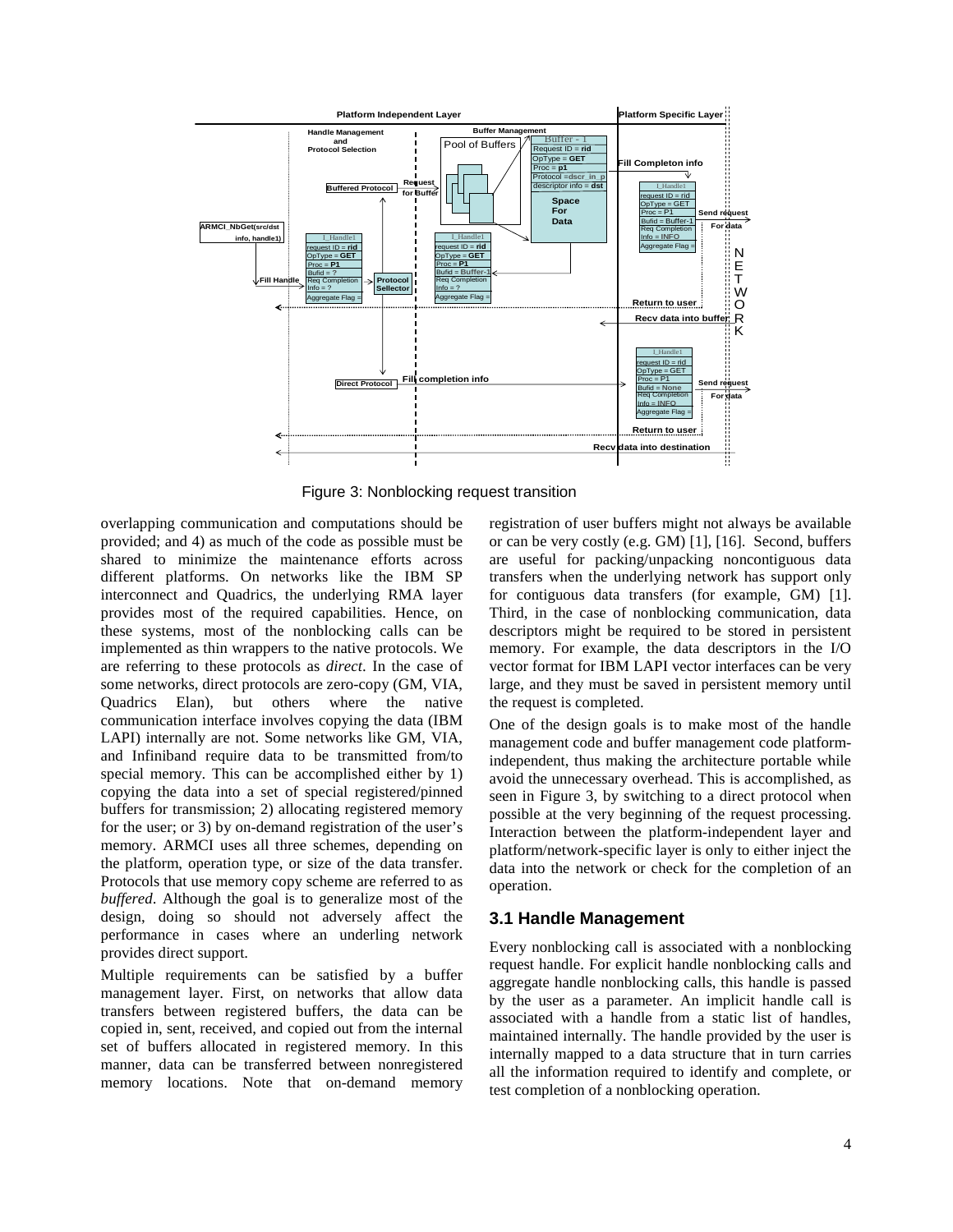Because a common handle is used to represent a request on all platforms, for portability reasons it stores only the most generic information, including unique identifier of the request, the type of operation, and the remote processor number. Other fields include completion information required by the underlying network for request completion. For example, on IBM SP when using LAPI as the communication protocol, "Req completion information" field carries a LAPI counter that is updated by LAPI on request completion. For buffered clientserver protocols [1] or protocols based on Active Messages, "bufid" field in the handle carries the identifier of the buffer used for this request. This field can be used also to indicate use of multiple buffers.

## **3.2 Communication buffers**

The communication buffer is represented by a data structure that stores information about the associated request. In nonblocking operations, it also carries a unique request identifier for the request, see Figure 3. For the buffered implementation of the get operation, it stores the destination address for the data. For strided and vector operations, the destination information is represented by a more complex descriptor of variable size. The buffer data structure has a fixed space allocated to store destination data descriptors. For a larger descriptor, extra memory is allocated, and the corresponding address is stored in the buffer. That memory is freed when the operation associated with this buffer is completed. The "protocol" field in the buffer structure carries more detailed information. For example, the "protocol" field in the buffer management phase of Figure 4 carries the value "sdescr\_in\_p", which indicates that this buffer is being used for a strided data transfer and the destination data descriptor is in place (sdescr in p) inside the buffer data structure. This information is needed to complete a request.

ARMCI does not impose a limit on the number of outstanding operations. Hence, when the buffer

management layer runs out of buffers, it completes an old request associated with a buffer currently in use to free a buffer. Because a request can be using more than one buffer, freeing a buffer might complete only a part of the request. A communication buffer is also freed as a part of the wait operation on the request using that buffer.

## **3.3 Nonblocking request processing**

The goal of the design was to make the algorithms for operation processing as generic as possible without compromising the performance. In the first step, a *protocol selector* (Figure 3) decides which protocol to use for that particular request. If the protocol to be used is direct, then the request is sent via a thin wrapper directly to the platform-dependent code and is thereby injected into the network without any additional overhead. For example, the protocol selector for GM checks if the source and destination memories used in that request are in registered memory. If they are, then the protocol selector indicates that the request is a direct request, and it is thus sent directly to the platform-specific layer. The platform-specific layer, after updating the request completion information, injects the request in to the network. Similarly, with LAPI, depending on the operation and the size of data involved, the protocol selector decides if the request will go via the active message/buffered protocol or the direct protocol. The request handle passed by the user carries no information. Information is filled in and updated as the handle transits through the various phases of protocol processing, as shown in Figure 3. If the request needs a buffer, the information in the request handle is passed to the buffer management layer, where the information about the buffer associated with the request is recorded in the handle.

If there are no free buffers available as described in Section 3.2, a request associated with the least recently used buffer from the buffer pool is completed, and the buffer is reassigned. The buffer management phase fills the buffer with the information obtained from the request

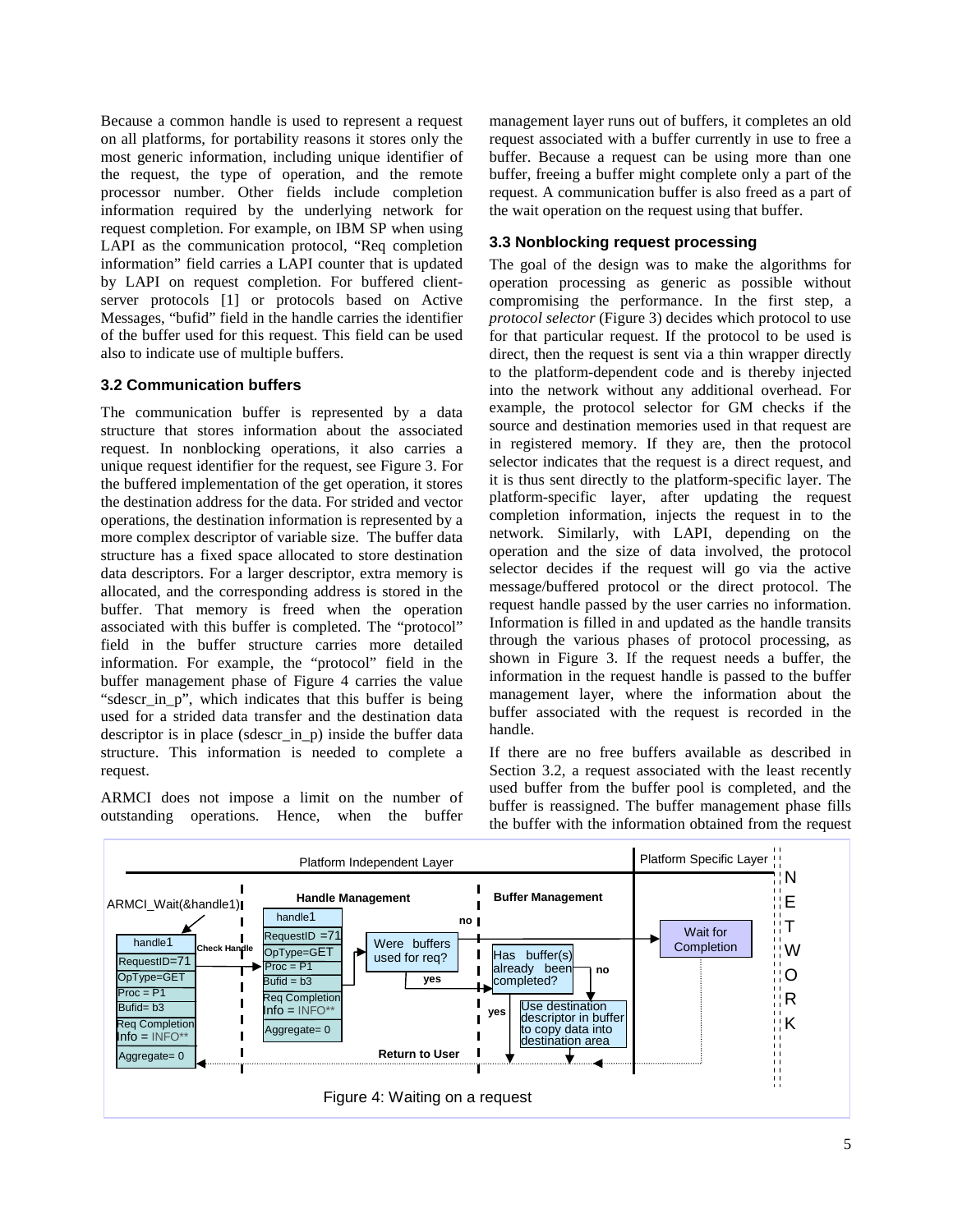handle (e.g., request identifier) for this request. Correspondingly, the identifier of the buffer allocated for this request is filled in the request handle to represent the association between a request handle and a buffer used for it. When a wait operation is called on a request handle, the associated buffer(s) is identified.

The request completion information in the handle is also updated in the platform-specific layer. For direct protocol, the request bypasses the buffer management and directly transitions into the platform-specific layer, where the platform-specific request information inside the handle is updated. The control returns to the user program once the platform-specific layer issues the request.

## **3.4 Waiting on a request**

The wait on a request handle completes the request. Whether the request used buffers or not can be determined by looking at the value stored in the bufid field of the request handle. In Figure 4, this is shown in the handle management phase. For the direct protocol, the platform-specific layer verifies request completion based on the information it stored in the "Req completion info" field. If buffers were used for the request (buffered protocol or for storing a data descriptor), then the buffer management layer checks to see if the buffers used for this request were completed already as a part of freeing resources. If they have not yet been completed, then the data from the buffer is copied into the appropriate destination based on the destination descriptor information stored in the buffer. To be able to verify if the data has already arrived in the buffer, the buffer management layer may check for data arrival via the platform-specific layer.

# **3.5 Aggregation**

The implicit aggregation of data transfers is implemented using the generalized I/O vector operations available in ARMCI [3]. This interface enables the representation of a data transfer as a combination of multiple sets of equally sized contiguous data segments. When the first call involving aggregate nonblocking handle is executed, the library starts building a vector descriptor stored in one of the preallocated internal buffers. The actual data transfer takes place when the user calls wait operation or the buffer storing the vector descriptor fills up.

# **3.6 Optimizing Overhead and Overlap**

As discussed in Section 2, the overhead introduced due to the additional processing and resource management incurred by a nonblocking call should be minimized. In our implementation, this goal is achieved in multiple ways:

• Before returning, all nonblocking operations always initiate data transfer so that the network interface card (NIC) can process a request while the host CPU is available to carry out the computations.

- When a nonblocking GET operation returns, either the buffered or direct protocols ensure that all the requested data will be received without explicit involvement of the host CPU. In the buffered protocol, the request is broken into pieces that fit the available buffer space. For very large buffered requests, some initial portion of the data might be received before the nonblocking operation returns.
- The direct protocol is switched to when possible, as described in section 3.3.
- The platform-specific protocols that involve extensive blocking time are avoided. For example, on the IBM SP for larger messages, the nonblocking vector get operation LAPI\_Getv blocks for up to 90% of the data transfer time. Therefore, this operation is used by ARMCI for only the blocking operations. The nonblocking operations that need vector or strided format are implemented by executing LAPI\_Putv (vector put) from the active message handler so that the nonblocking call returns to the application in the shortest time possible.

# **4. Performance Evaluation**

The primary platform for the experiments was a Linux cluster with dual 2.4GHz Pentium-4 nodes and Myrinet-2000 (M3F-PCI64C-2 Myrinet interface) located at the State University of New York at Buffalo. It employs the most recent versions of GM (1.6.4) and MPICH-GM libraries provided by Myricom. The experiments included several microbenchmarks to evaluate different parameters of the communication operations. In addition, two of the NAS benchmarks and sparse matrix vector multiplication code were used to determine the effectiveness of nonblocking and aggregated communication in the application contexts.

# **4.1 Microbenchmarks**

The motivation for the experiments described in this section was to demonstrate the performance of the implementation at the system level. The next section shows how much of these gains can be leveraged at the application level. Experiments discussed in the current section have been conducted for the nonblocking get operation since they explicitly demonstrate the overhead and overlap factors.

## **Overhead test**

The first experiment demonstrates the efficiency of the implementation as compared with a base case GM implementation. For this purpose, a nonblocking operation is simulated at the GM level in the following fashion. The client issues a gm\_send\_with\_callback (with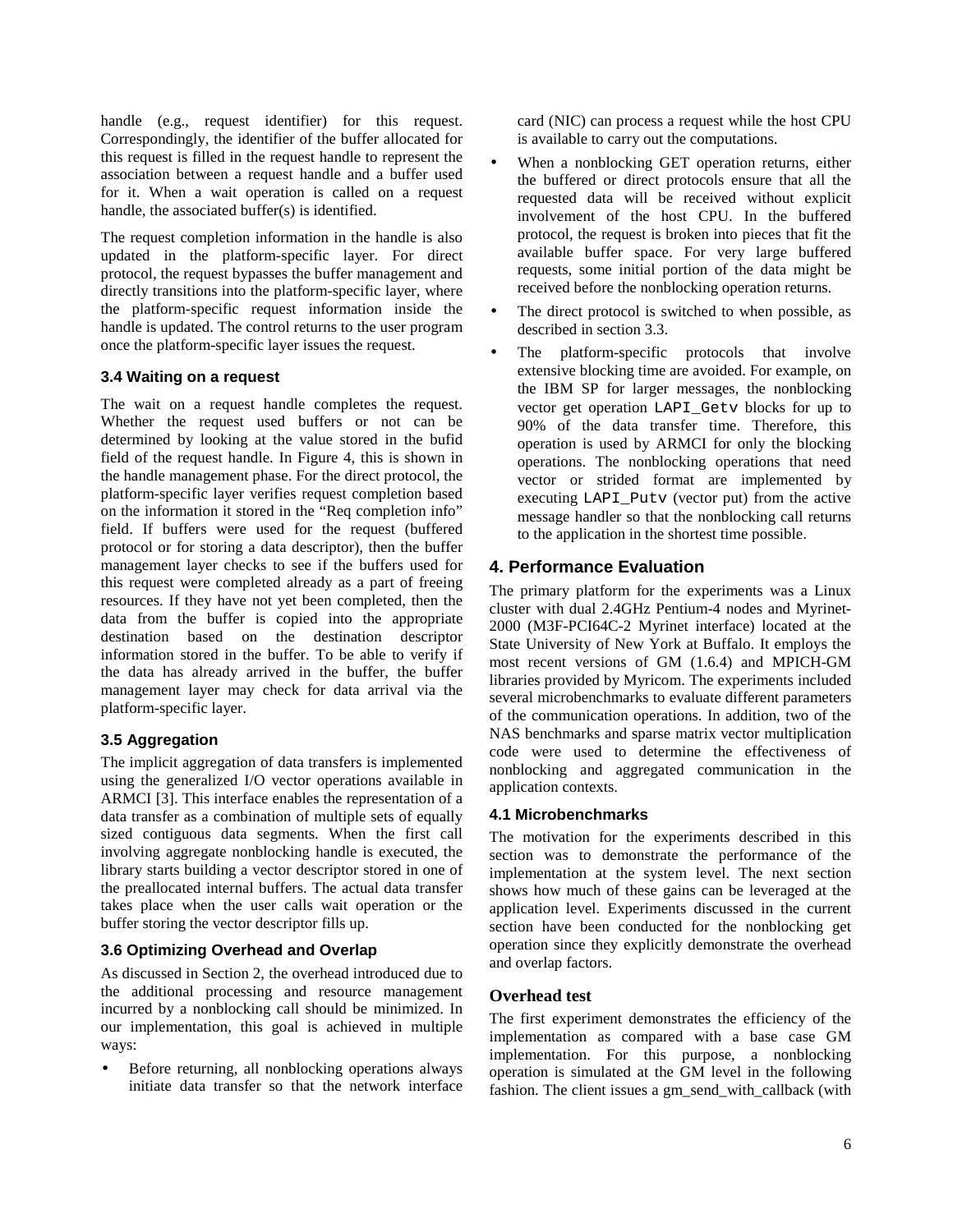

Figure 5: Comparison of latency of ARMCI get operation (nonblocking get followed by Wait) with GM version

the details of the required data) and then polls on a flag set when the data reaches this node. On the other end, the server does a GM\_receive, processes the request, and issues the RDMA put operation with the data using the gm\_directed\_send\_with\_callback function. The ARMCI layer is actually built on this basic scheme to implement the nonblocking get. This experiment tries to evaluate the efficiency of the implementation. Figure 5 shows the latency at the base GM and ARMCI levels. The timings have been averaged over 1000 iterations. They show that the ARMCI layer adds very little overhead to the base level and thus provides a very efficient interface to the applications.

#### **Overlap Test**

The second experiment deals with overlapping communication with computation, and it was performed in the context of ARMCI and MPI. In the ARMCI version, the computation is incorporated in the program in the form of a delay. Increasing computation is gradually inserted between the initiating nonblocking get call and the wait completion call. As we keep increasing the computation, at some point the sum of the nonblocking call issue overhead and computation would exceed the idle CPU time, so the total benchmark running time would increase. This point gives us the maximum possible overlap. We performed this experiment on two nodes, with one node issuing the nonblocking get for data located on the other and then waiting for the transfer to be completed in the ARMCI\_Wait call. The timings were averaged over 1000 iterations. We have developed versions of this microbenchmark for direct and buffered protocols. We also implemented an MPI version of the above benchmark because our motivation was to compare the overlap in ARMCI and in the MPI nonblocking send/receive operations. In MPI, if the node needs a portion of data from another node, it sends a request and waits on a nonblocking receive for the response. We can overlap the time duration between these two calls with



Figure 6: Percentage computation overlap for increasing message sizes for MPI and ARMCI direct and server- based protocols

computation. We measured the computation overlap for both the ARMCI and MPI versions of the benchmark, and results are plotted in Figure 6. The percentage overlap is measured as the amount of time of a nonblocking (data transfer) call that can be overlapped with useful computation without increasing the overall benchmark time.

We observe that ARMCI offers a higher level of overlap than MPI. The buffered protocol is able to achieve about 90% overlap. For large messages, this percentage drops because of time involved in copying to the destination buffer. In the direct protocol, we are able to overlap almost the entire time (greater than 99%). The exception (1%) was the time involved in issuing the nonblocking get. The MPI version does reasonably well up to message size 16kb. At 16kb and beyond, the MPI implementation switches to the rendezvous protocol. This has a serious impact on the computation overlap because the handshake involved in the protocol occurs in MPI\_Wait. Consequently, the only part that can be overlapped is till the receipt of 'request to send' and not until the actual data transfer is completed. Several studies have tried to analyze and benchmark the MPI overlap. Paper [7] describes some experiments to analyze and test the overlap for basic asynchronous MPI calls for MPI implementations on different platforms. Another related paper [8] provides a portable benchmark suite for assessing overlap. One of the methods relies on polling to advance progress, and they use another metric ('availability') for their assessment. Our benchmark does not introduce additional MPI library calls for making progress, looks for plain overlap performance gains, and is probably more representative of how real applications use nonblocking communication.

#### **Aggregation Test**

A simple benchmark test was written to compare the performance of regular, vector, and implicit aggregate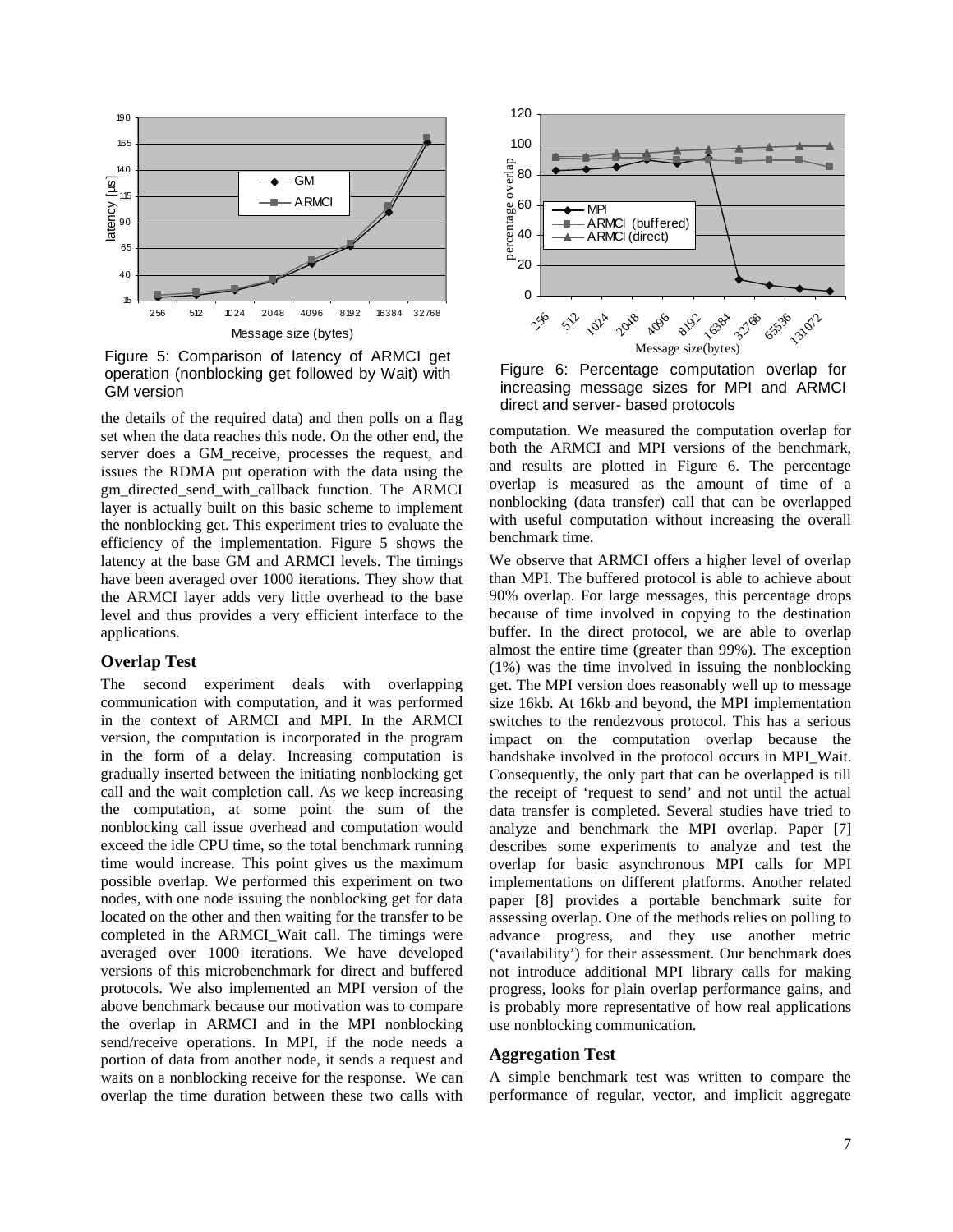

(multiple calls) operations in transfer of 1000 doubles

put/get operations. In the test, 1000 values of type double- located in nonadjacent memory locations were transferred using 1000 calls to regular put and get calls, with and without enabling aggregation. Also, 1000 doubles were stored in a vector descriptor and transferred in a single vector operation to show that aggregation of 1000 calls is as good as a single vector call. The experiments were performed on the 500MHz Pentium-III Linux cluster with Giganet cLAN (VIA) at PNNL, a Power-3 IBM-SP at NERSC, and a 2.4GHz Pentium-4 Linux cluster with Myrinet at SUNY Buffalo. Figure 7 shows that enabling aggregation significantly outperforms the regular put/get operation. The figure also indicates that aggregating multiple data transfer requests performs almost as well as a *single* vector operation.

## **4.2 Sparse Matrix-Vector Multiplication**

Sparse matrix-vector multiplication is one of the common computational kernels, for example in solving linear systems using conjugate gradient method. It is described as  $Ax = b$ , where A is an  $n \times n$  nonsingular sparse matrix, *b* is an *n*-dimensional vector, and *x* is an *n*-dimensional vector of unknowns. In this benchmark, one of the sparse matrices (Figure 8a) from the Harwell-Boeing collection is used [9] to test the matrix-vector multiplication. The sparse matrix size is 41092 and has  $1683902$  ( $\sim$ .1%) nonzero elements. The experiments were conducted on the Linux cluster (dual node, 1GHz Itanium-2, Myrinet-2000 interconnect) at PNNL. Sparse matrix-vector multiplication was done with aggregation enabled and disabled. The sparse matrix and the vector are distributed among processors. Instead of gathering the entire vector, each process caches the vector elements corresponding to the non-zero element columns of its locally owned part of the matrix. When aggregation is enabled, all the *get* calls corresponding to a single processor are aggregated into a single request, thus reducing the overall latency and improving the data transfer rate. Figure 8b shows that aggregation outperforms the regular put/get version of the code in all cases and scales well. Figure 9 provides



Figure-8: (a) Harwell-Boeing Sparse Matrix – a finite element problem. (b) Sparse matrix-vector



Figure 9: Time spent on communication on each processor in the sparse matrix-vector multiplication in the 32-processor case

explanation of the performance gaps resulting from the large and nonuniform communication overhead effectively addressed by aggregation.

#### **4.3 NAS benchmarks**

The Numerical Aerodynamic Simulation (NAS) parallel benchmarks (NPB) are a set of programs designed at NASA. Our starting point was NPB 2.3 [4]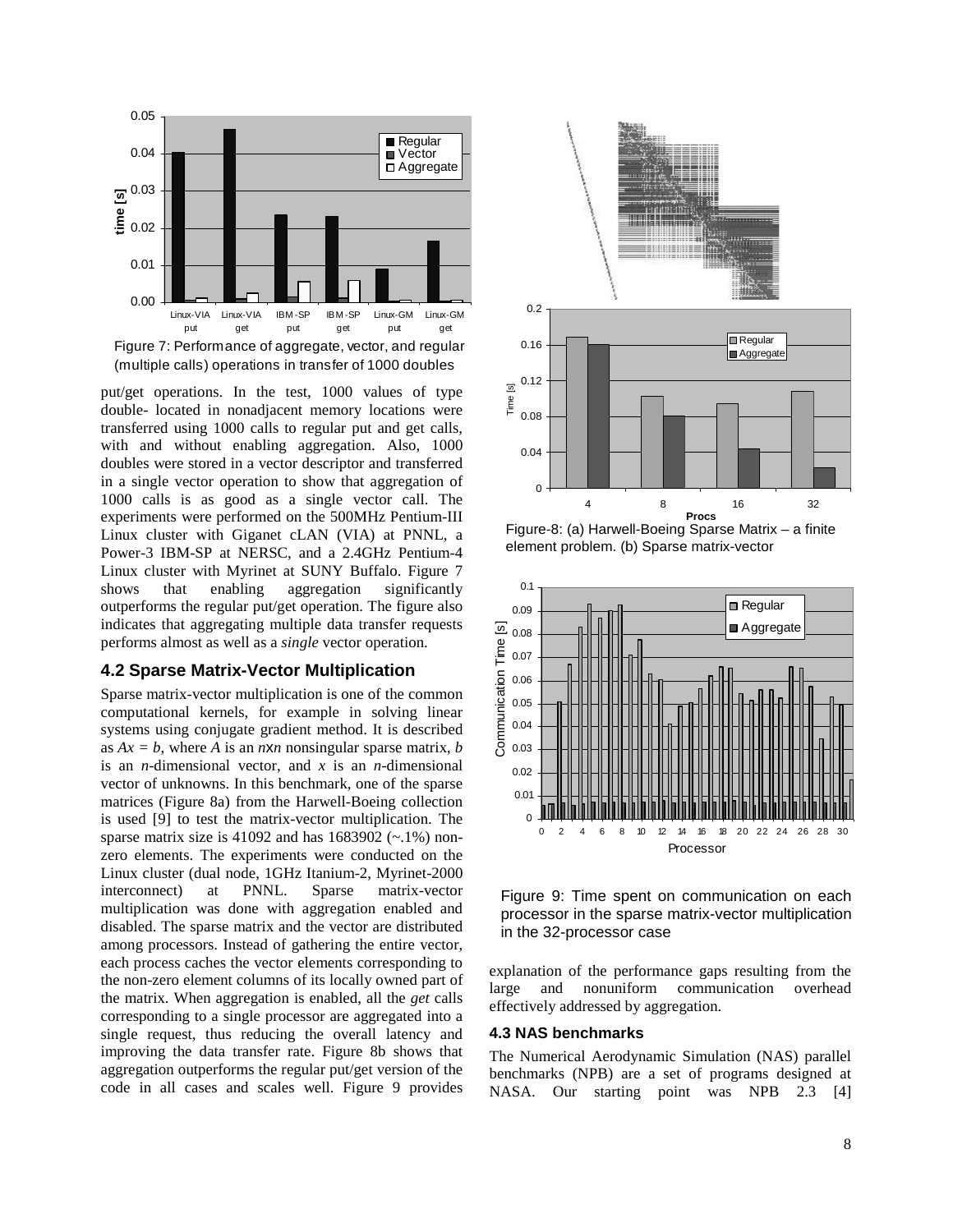

Figure 10: Performance improvement in NAS MG for class B (left) and class C (right)

implementation written in MPI and distributed by NASA. We modified two of the five NAS kernels, MultiGrid (MG) and Conjugate Gradient (CG), to replace point-topoint blocking and nonblocking message-passing communication calls with first blocking and then nonblocking RMA communication. This is just a mere replacement of the point-to-point message passing communications part of the current message-passing version of CG and MG NAS kernels using ARMCI RMA blocking and nonblocking operations [18]. Other benchmarks (e.g., FFT, IS) rely on collective communication thus limiting appropriateness of RMA (point-to-point) communication without reformulating the underlying mathematical algorithms. We ran our MG tests for classes A, B, and C. They are three productiongrade problem sizes for the MG benchmark: Class A (grid 256x256x256, 4 iterations), Class B (grid 256x256x256, 20 iterations), and Class C (grid 512x512x512, 20 iterations).

For Class A, a smaller problem size with the fewest iterations, the ARMCI blocking code outperforms the reference MPI implementation by 7% to 30%. ARMCI nonblocking version achieves an additional improvement of 10% to 23% over the ARMCI blocking implementation and a 28% to 46% improvement over the reference MPI implementation. Most of the improvement achieved over the blocking implementation is just by mere issue of the update in the next dimension while working on the current one. For Class B, with the same problem size as class A but more iterations, ARMCI blocking implementation outperforms MPI by 10% to 37% (see Figure 10 (left)). The ARMCI nonblocking implementation achieves an additional improvement of 5% to 20% over the blocking version and shows a 30% to 45% improvement over the reference MPI implementation. For Class C, the ARMCI blocking implementation outperforms MPI by 10% to 32%. ARMCI nonblocking implementation achieves an additional improvement of 2% to 21% over the blocking

implementation and shows a 30% to 40% improvement over MPI. Since coarser levels of multi grid do not carry enough work to hide all the communication, for small processor configurations any improvement achieved by using a nonblocking over blocking API is limited. With an increased processor count for the fixed problem size, the improvement is amplified.

Due to the synchronous nature of data transfers in the CG algorithm, the performance improvement over MPI, although consistent is rather limited (see Figure 11). As expected, the main source of performance improvement is the increased efficiency of RMA operations over the message passing (e.g., due to overheads associated with tag-matching, early message arrival that MPI must do). However, the nonblocking RMA offers an additional performance improvement. For example, for 128 processors, it exceeds 10% over MPI.

# **7. Summary and Conclusions**

This paper describes design and implementation of mechanisms for latency tolerance in the context of remote memory access communication on clusters equipped with high-performance networks. They include nonblocking RMA communication and aggregation of small messages. The design maximizes the potential for overlapping communication with computations and minimizes the overhead while preserving the portability. The experimental results showed that nonblocking operations in ARMCI show a better degree of overlap in comparison to MPI. Application kernels using nonblocking ARMCI operations showed 30%-45% improvement over MPI. In addition, aggregation has been shown to be an effective technique for latency tolerance, giving as much as 78% improvement over non-aggregated communication.

# **Acknowledgments**

This work was performed under the auspices of the U.S. Department of Energy (DOE) at Pacific Northwest National Laboratory (PNNL) and Ohio State University.